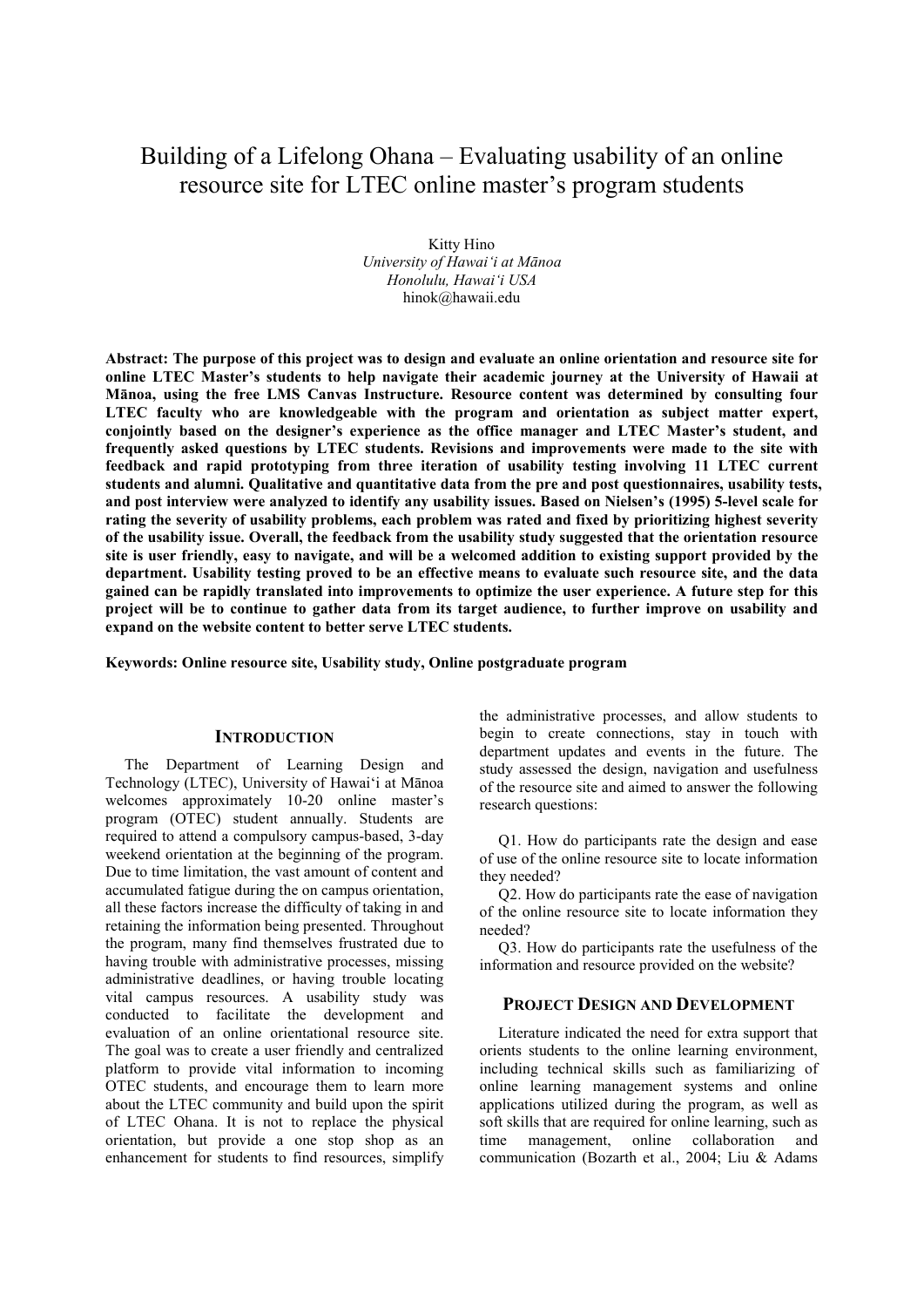2017). The designer consulted four faculty who are knowledgeable with the online Master's program and campus orientation, to act as Subject Matter Expert (SME) via questionnaires, to provide suggestions of topics to design the website around. The designer also narrowed the content down based on her own experience as the office manager and LTEC Master's program student, and frequently asked questions by LTEC students. Canvas Instructure was used as the learning management system (LMS) as it is one of the main LMS used by LTEC faculty throughout the OTEC program. This was to allow students to explore the LMS prior the start of their program in a risk-free environment. Content was divided into modules with four main topics: 1. Introduction to the LTEC Ohana, which includes information about the department, faculty, staff and LTEC's professional and social networks. 2. Online Registration including troubleshooting 3. Online Learning Skills and Teamwork Skills, including information about what makes a successful e-learner and an online team member. 4. Basic Technology Requirements and Tools needed for the program.

The homepage and modules were designed with a simple structure and simple directions. To enhance visual aesthetics, maintain attention and create a "sense of place", graphics of College of Education, the LTEC faculty, staff and students were included to portray the feeling of visiting the physical campus. The theme of the modules would be adhering to LTEC department's color scheme to strengthen students' sense of belonging and brand recognition. The design included consistent font type, font size, and effective use of white with space strategically placed graphics and icons. Research suggests that graphical icon, colors, images give a website higher attractiveness and could improve on user satisfaction (Zhang, Small, Von Dran, & Barcellos, 2000). Multimodal learning strategy were employed while delivering content in order to cater to the program's diverse student population, so students can be "exposed to different forms of delivery and maximize the chance for overall success" (Menchaca, 2014). Instructional videos were one of the main media used to present learning material. Since questions regarding the process of "Registration" is one of the most frequently asked topics by students, original instructional videos with audio voice-over were created, including step-by step screenshots that act as a guide for students to follow. A written guide was also provided as an option for viewing. These videos were intentionally shorter videos with informal conversation style which is found to be more engaging according to Guo, Kim & Rubins' (2014) extensive empirical research. These videos were modeled after University of Hawaii STAR system's tutorial videos for consistency. To test an online orientating resource site, a usability study was pivotal to determine the efficiency of the platform. While

various versions of usability testing are utilized by evaluators (Bergstorm, 2013; Krug, 2010; McDonald, Edwards, & Zhao, 2012), most variations involve observation of participants using a product while implementing a think-aloud method. Users verbalize their actions and thoughts as they perform set tasks, as well as reflecting on the experience after the completion of tasks retrospectively to provide qualitative and/or quantitative data about the user experience. For this usability study, Nielsen's Severity Ratings for Usability Problems (Nielsen, 1995) were used to rate problems identified in the platform based on participants' responses throughout three iterations of testing. The severity of the usability problem could be classified as no problem at all, cosmetic, minor problem, major problem or catastrophic. The usability problems classification is useful to determine which problems are more important to be refactored or improved in future release. Revisions and improvements were made to the site with rapid prototyping and feedback from 3 iteration of usability tests involving 11 LTEC current students and alumni.

#### **RESULTS**

## **Iteration one**

During the first round of the usability study, all three test users had a positive impression with the resource site. They agreed that the simplicity of the layout of the website was appealing, and noticed the color theme of the site was consistent with LTEC's departmental color. All participants stated that they thought the amount of information to be appropriate and not overwhelming, and the topics chosen were suitable for what they perceived was the purpose of the resource site. In addition to the affirmative feedback, participants provided critical comments and constructive suggestions for improvements. In the area of design and layout, the test users quickly noticed that there were some inconsistencies with font sizes, color of the titles, and some text were not left margined. These errors were rated as cosmetic problem(s) only on Nielsen's 5-level scale, problems that were the least severe. Moreover, it was apparent that there were a few issues in the area of navigation, with the most prominent one being that all three participants took a relatively longer time to navigate to the module pages, though there were instructions on the homepage to instruct users to start browsing information by clicking the "Module" button on the navigation bar on the left. All participants commented on the need for "another way" to get the modules from the homepage. Additionally, all participants pointed out that the resource site content list was not hyperlinked, which had a negative impact on the flow and ease of navigation of the entire resource site (major usability problem). Though users were able to perform all the tasks and locate information with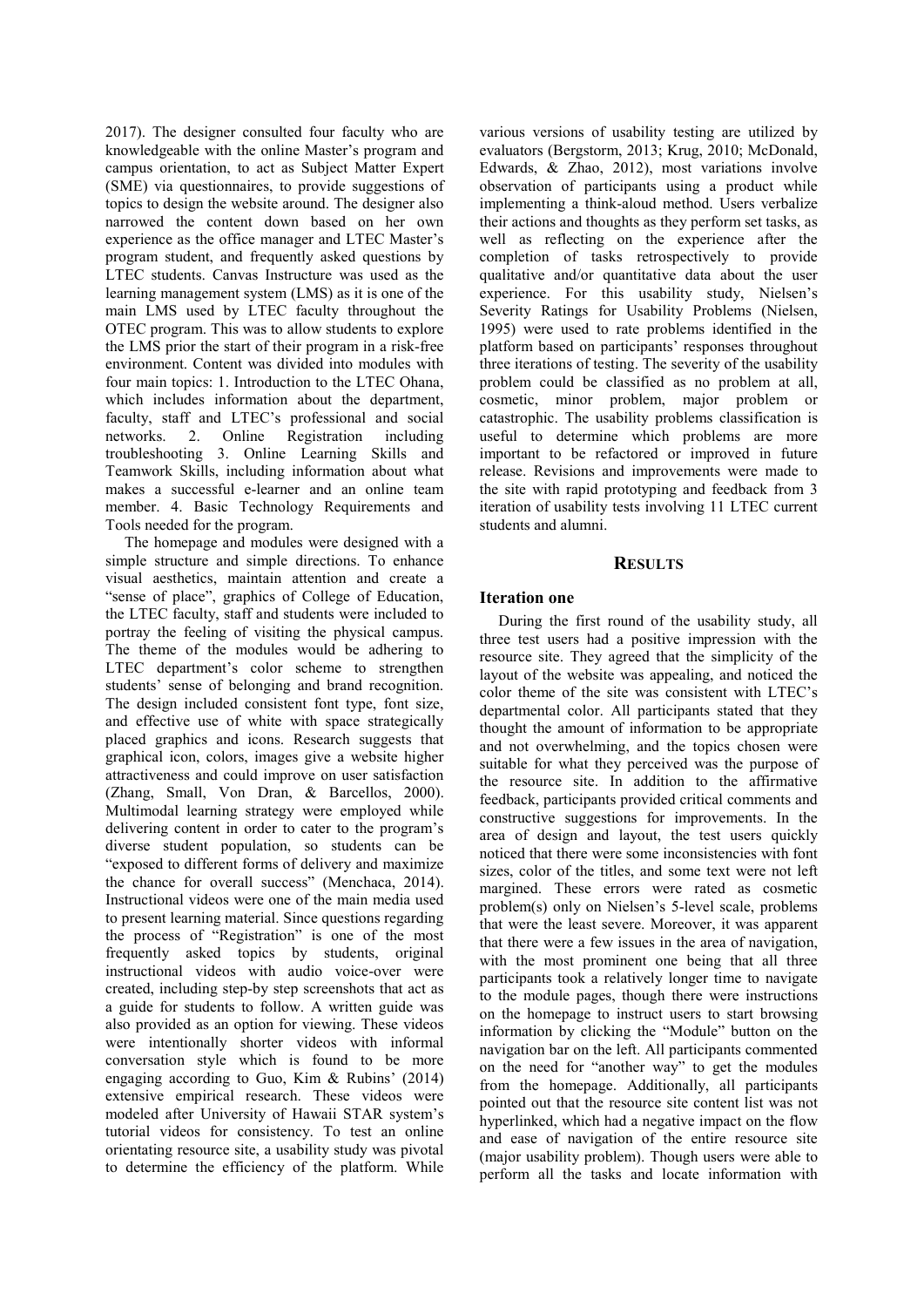relative ease, the need for clarity on module topics was also apparent, as participants had commented on changing topic titles may assist them in finding specific information.

# **Iteration two**

The second iteration of usability study involved four test users. Though some of the participants also bought up the same usability issue of having only two tabs, Home and Modules, for the navigation bar from the previous iteration, which is a limitation of Canvas, the changes made to the resource site content list on the homepage to clickable hyperlinks made a significant difference directing users to the appropriate information page in a much swifter fashion. The blue hyperlinks stood out at a focal point of the homepage, and the participants were able to perform all the tasks with 100% accuracy with less time. While the revised prototype did result in a reduced amount of navigational issues, it was fascinating that participants turned their focus on design errors and the perceived usefulness of the web content. In the area of design and layout, one participant suggested to increase the dimensions of the embedded videos, and instead of having the titles of the videos and links listed separately, she recommended making video titles into hyperlinks which made the layout uncluttered and pleasant to look at (minor usability problem). One participant also brought up that the two diacritical markings 'okina and kahako used in Hawaiian language were not included in the website (minor usability problem). Though is it common practice and acceptable to not include any diacritical markings, the participant suggested that using 'Okina and kahako consistently throughout the website can ensure the true meaning of the words selected is conveyed, as well as acknowledging that our program was founded in a special place Hawai'i. In the area of usefulness, participants reflected that though they are happy to have found information of faculty and staff profiles, the information about faculty did not stand out and the layout of the staff profile was not attractive. The designer considers this a major usability problem as this error may demotivate users in engaging with this piece of content. To rectify this issue, the faculty and staff profiles were regrouped and reorganized in a way that was more eye catching.

#### **Iteration three**

Three test users participated in the third round of usability testing. Contrary to expectation, there were more major usability issues and changes identified at this stage of the study, though it is important to point out that one participant had extensive experience as a web designer, thus provided various critical yet beneficial comments to further improve the resource site. Two suggestions were made to improve the area of design. One was considered a major usability

problem, as the participants found the graphics loading time to be too long. As a result, all images dimensions were made smaller to reduce loading time. In the area of navigation, participants appreciated the social media icons which helped locate information about the department's social network. However, it was suggested to make the icons clickable as well to enhance ease of use, and add icons to the other LTEC affiliated group links for consistency (minor usability problem). Users also questioned the inclusion of some content, mainly the benefits listed at the top of each topic page. They feel that these did not add to the content and took away the focus from the "meat", the important information the designer intend to present (major usability problem). It is apparent over the course of three rounds of testing that as usability problems decreased, users' overall impression of the design and layout, navigation and usefulness of the resource site improved.

#### **CONCLUSION**

Overall, the feedback from the usability study suggested that the orientation resource site will be a welcomed addition to existing resource and support already provided by the department. Usability testing proved to be an effective means to evaluate a website such as this site, and the data gained can be rapidly translated into improvements to optimize the user experience. Future step for this project will be to continue to gather data from its target audience, to further improve on usability and expand on the website content to better serve LTEC students.

#### **REFERENCES**

Bergstrom, J. (2013). Moderating Usability Tests. [Web log comment].

Bozarth, J., Chapman, D. D., & LaMonica, L. (2004). Preparing for Distance Learning: Designing An Online Student Orientation Course. Educational Technology & Society, 7 (1), 87-106.

Guo, P. J., Kim, J., & Rubin, R. (2014). How video production affects student engagement: An empirical study of mooc videos. In Proceedings of the first ACM conference on Learning@ scale conference (pp. 41-50). ACM.

Krug, Steve. (2010). Rocket Surgery Made Easy: The Do-It-Yourself Guide to Finding and Fixing Usability Problems. Berkeley, California. New Riders.

Liu, J. C., & Adams, A. (2017). Design of Online Student Orientation with Conceptual and Procedural Scaffolding. In Learning and Knowledge Analytics in Open Education (pp. 41-68). Springer International Publishing. Print.

Menchaca, M. (2014). Mi CASA Es Su Casa E-Learning: A Simplified Approach to Designing Online Learning. [Web log comment].

McDonald, S., Edwards, H. M., & Zhao, T. (2012). Exploring think-alouds in usability testing: An international survey. IEEE Transactions on Professional Communication, 55(1), 2–19.

Nielsen, J. (1995). Severity ratings for usability problems (1995). Papers and Essays 54 (1995):1-2.